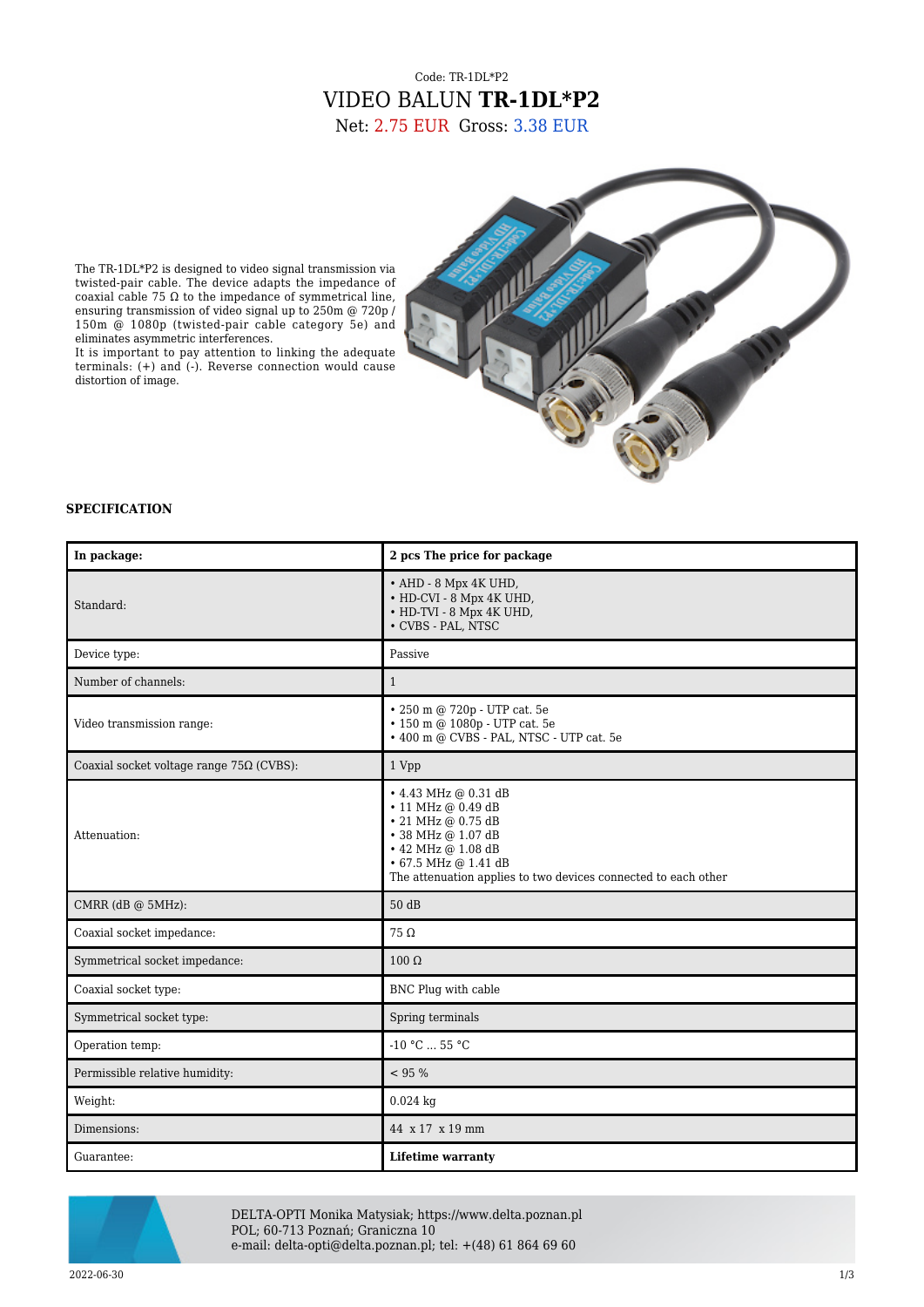## **PRESENTATION**

Connecting the twisted-pair cable to the transformer:



Connectors:



1) Camera

2) Monitor

3) Twisted-pair cable (1 pair)

Package:



DELTA-OPTI Monika Matysiak; https://www.delta.poznan.pl POL; 60-713 Poznań; Graniczna 10 e-mail: delta-opti@delta.poznan.pl; tel: +(48) 61 864 69 60

2022-06-30 2/3